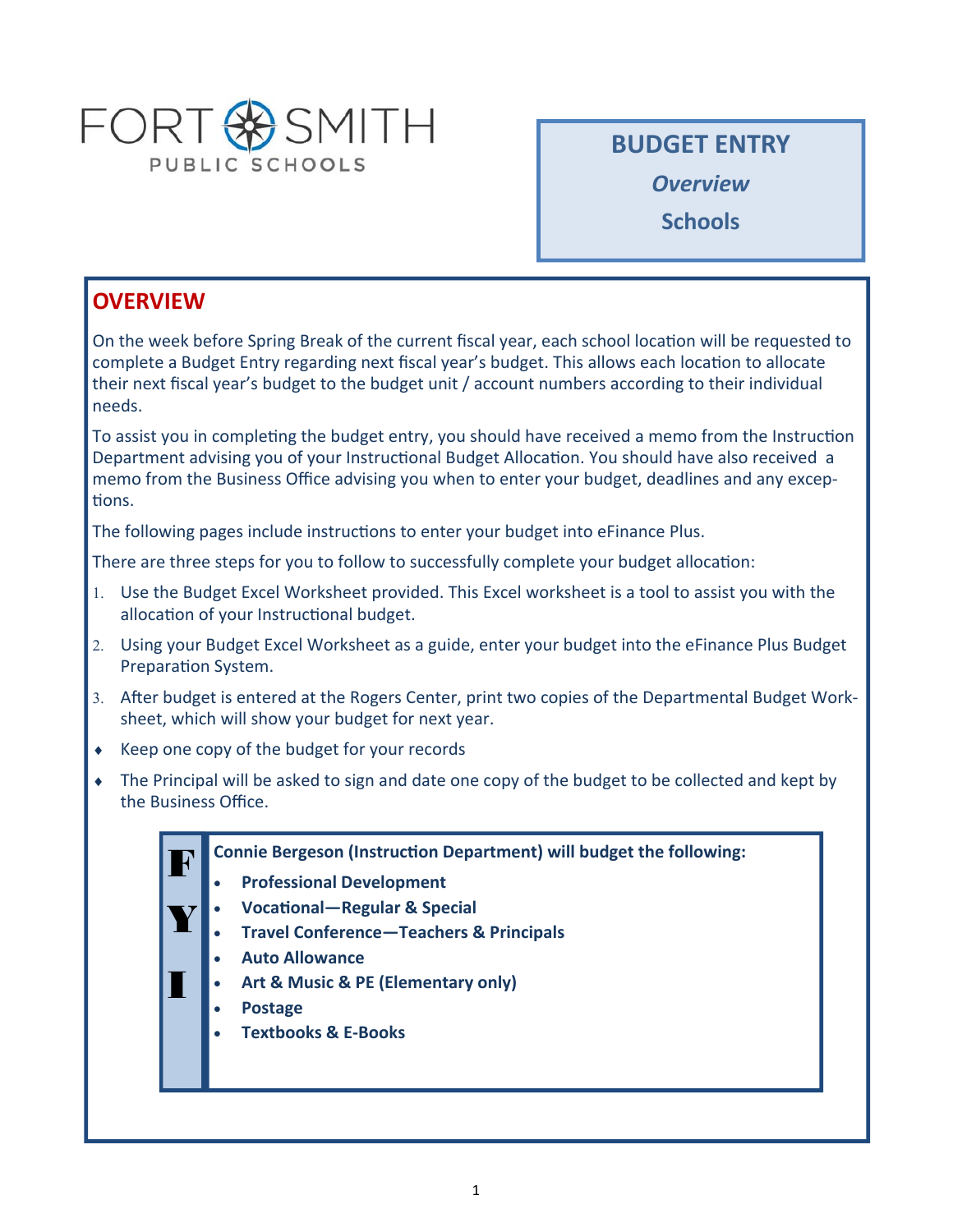#### **BUDGET ENTRY**

*eFinance Plus Entry* 

# **eFinance Plus ENTRY**

From the eFinance Plus Main Menu, select the following:

Budget Preparation  $\rightarrow$  Budget Entry

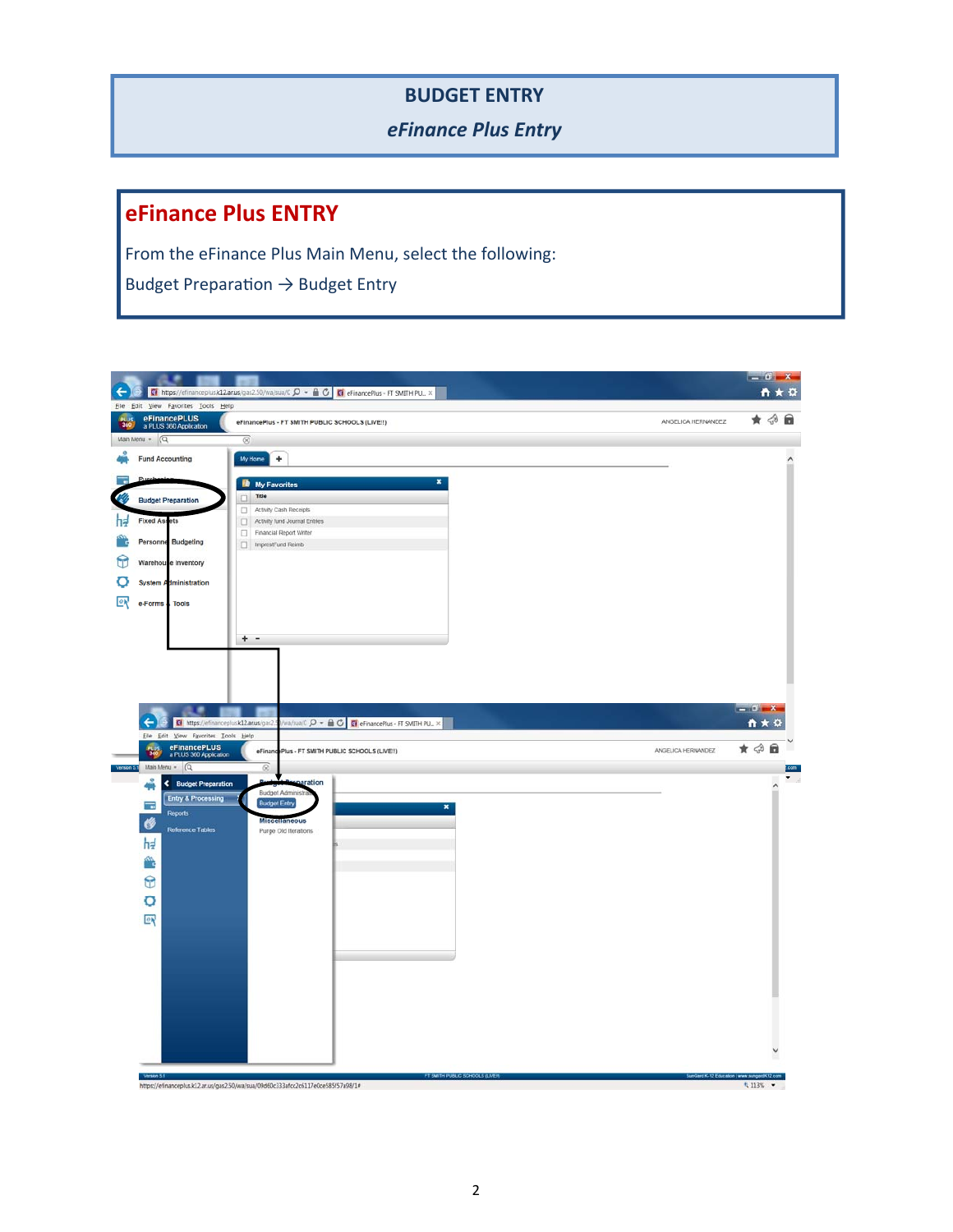#### **BUDGET ENTRY**

### *eFinance Plus Entry*

The "Budget Entry" window will appear on your screen. Select the Requested button located in the **Expenditure** column.

| eFinancePLUS<br>a PLUS 360 Application | Budget Entry - FT SMITH PUBLIC SCHOOLS (LIVE!!)                                                       | ANGELICA HERNANDEZ | 4X        |
|----------------------------------------|-------------------------------------------------------------------------------------------------------|--------------------|-----------|
| $\oplus$                               | ■ ●   ◎ ●   图 国   ☆ ☆   ◆ 唱 ★                                                                         |                    | $\otimes$ |
|                                        | Project<br>Revenue<br><b>Expenditure</b>                                                              |                    |           |
|                                        | Requested<br>Requested<br>equested<br>Recommended<br>Recommended                                      |                    |           |
|                                        | Approved<br>Approved<br>Approved<br><b>Future Years</b><br><b>Future Years</b><br><b>Future Years</b> |                    |           |
|                                        |                                                                                                       |                    |           |
|                                        |                                                                                                       |                    |           |
|                                        |                                                                                                       |                    |           |
|                                        |                                                                                                       |                    |           |
|                                        |                                                                                                       |                    |           |
|                                        |                                                                                                       |                    |           |
|                                        |                                                                                                       |                    |           |
|                                        |                                                                                                       |                    |           |
|                                        |                                                                                                       |                    |           |

The "Expenditure Budget Process—Requested" window will appear on your screen. Enter "2000" in the **Fund** box. (Belle Point should enter " 2275") Select the Find button to process your request.

| Expenditure Budget Process - Requested - FT SMITH PUBLIC SCHOOLS (LIVEII) - Internet Explorer |                                                                                                                     |                       |                       |                           |                              |                            |        |                    | $-0 x$               |
|-----------------------------------------------------------------------------------------------|---------------------------------------------------------------------------------------------------------------------|-----------------------|-----------------------|---------------------------|------------------------------|----------------------------|--------|--------------------|----------------------|
| Ti https://efinanceplus.k12.ar.us/gas2.50/wa/sua/09d60c333afcc2c6117e0ce585f57a98/3           |                                                                                                                     |                       |                       |                           |                              |                            |        |                    |                      |
| PLUS<br>360                                                                                   | eFinancePLUS<br>a PLUS 360 Application<br>Expenditure Budget Process - Requested - FT SMITH PUBLIC SCHOOLS (LIVE!!) |                       |                       |                           |                              |                            |        | ANGELICA HERNANDEZ | ≪ &                  |
|                                                                                               |                                                                                                                     |                       |                       |                           |                              |                            |        |                    |                      |
| $\bigoplus$<br>⇔                                                                              | $\mathcal Q$<br>⊕                                                                                                   | ď<br>目                |                       |                           |                              |                            |        |                    | $^{\circledR}$       |
| <b>Search Criteria</b>                                                                        |                                                                                                                     |                       |                       |                           |                              |                            |        |                    |                      |
| <b>BUDGET UNIT</b>                                                                            |                                                                                                                     |                       | $\alpha$              | LEA                       |                              |                            |        |                    |                      |
| Account                                                                                       |                                                                                                                     | $\alpha$              |                       | <b>PROGRAM</b>            |                              |                            |        |                    |                      |
| <b>Budget BUDGET UNIT</b>                                                                     |                                                                                                                     |                       | $\alpha$              | <b>SUBJECT</b>            |                              |                            |        |                    |                      |
| <b>Budget Account</b>                                                                         |                                                                                                                     | $\alpha$              |                       | <b>GAAP</b>               |                              | ٠                          |        |                    |                      |
| Freeze                                                                                        |                                                                                                                     |                       |                       | <b>REPORTING UNIT</b>     |                              | $\scriptstyle\rm w$        |        |                    |                      |
| <b>FUND</b>                                                                                   | 2000                                                                                                                |                       | $\mathbf{x}$          |                           |                              |                            |        |                    |                      |
| <b>FUNCTION</b>                                                                               |                                                                                                                     |                       | Advanced<br>$60$ Find |                           |                              |                            |        |                    |                      |
|                                                                                               |                                                                                                                     |                       | $+AIt + F$            |                           |                              |                            |        |                    |                      |
| <b>BUDGET UNIT</b>                                                                            | Account                                                                                                             | <b>Requested Base</b> | <b>Requested New</b>  | <b>Current YTD Actual</b> | <b>Current Year Estimate</b> | <b>Current Year Budget</b> | Freeze | <b>BUDGET UNIT</b> | <b>Account Title</b> |
|                                                                                               |                                                                                                                     |                       |                       |                           |                              |                            |        |                    |                      |
|                                                                                               |                                                                                                                     |                       |                       |                           |                              |                            |        |                    |                      |
|                                                                                               |                                                                                                                     |                       |                       |                           |                              |                            |        |                    |                      |
|                                                                                               |                                                                                                                     |                       |                       |                           |                              |                            |        |                    |                      |
|                                                                                               |                                                                                                                     |                       |                       |                           |                              |                            |        |                    |                      |
|                                                                                               |                                                                                                                     |                       |                       |                           |                              |                            |        |                    |                      |
|                                                                                               |                                                                                                                     |                       |                       |                           |                              |                            |        |                    |                      |
|                                                                                               |                                                                                                                     |                       |                       |                           |                              |                            |        |                    |                      |
| $\leq$                                                                                        |                                                                                                                     |                       |                       |                           |                              |                            |        |                    | $\rightarrow$        |
|                                                                                               |                                                                                                                     |                       |                       |                           |                              |                            |        |                    |                      |
|                                                                                               |                                                                                                                     |                       |                       |                           |                              |                            |        |                    |                      |
| <b>BUDGET UNIT</b>                                                                            |                                                                                                                     |                       | Account               |                           |                              |                            |        |                    |                      |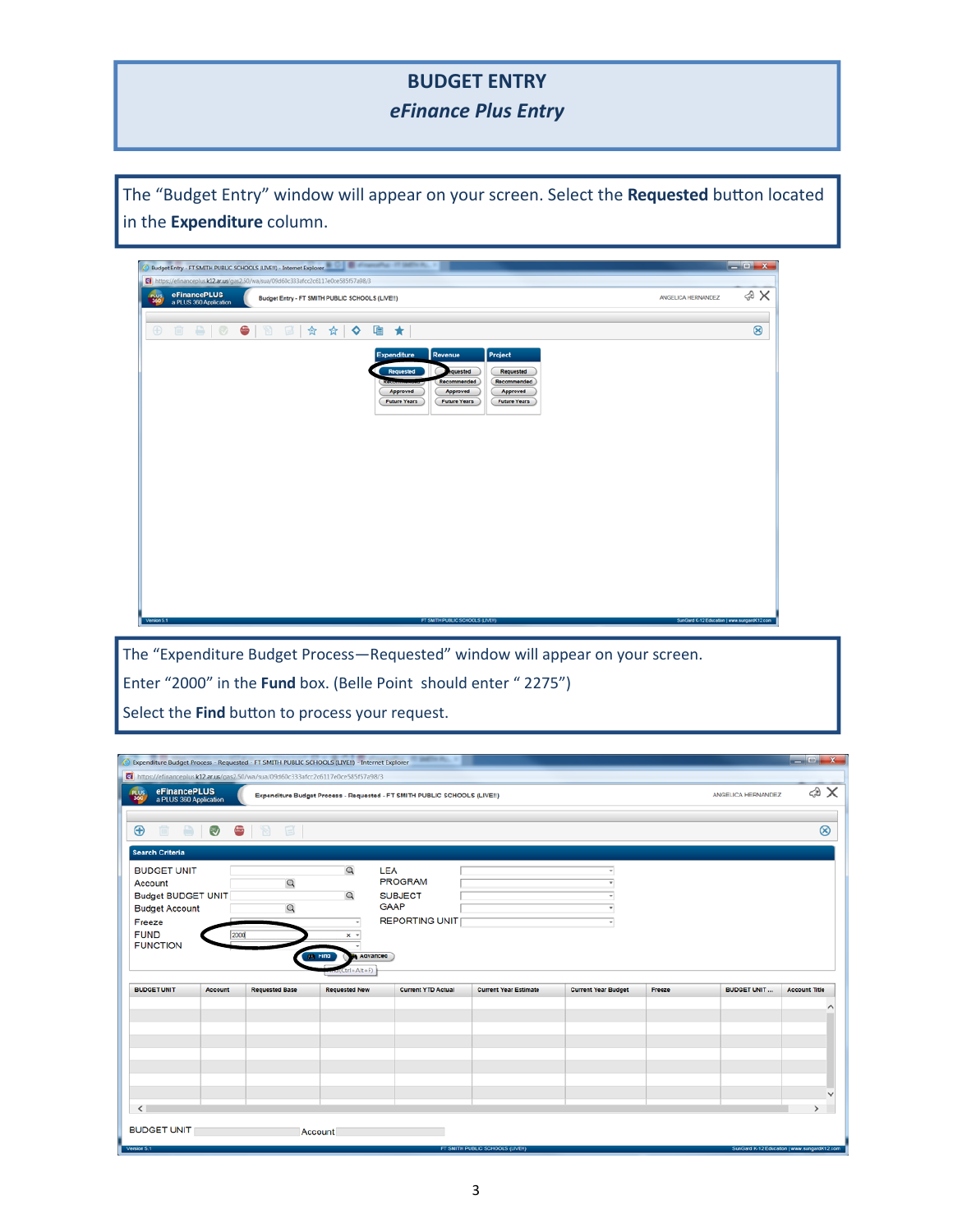### **BUDGET ENTRY**  *eFinance Plus Entry*

The bottom portion of the "Expenditure Budget Process" window will be accessible on your screen. You are now ready to enter your budget for next fiscal year.

Enter the amount you want to allocate for your next fiscal year's budget in the **Requested Base** field next to the appropriate budget unit / account number.

Note: Do not change any field other than the **Requested Base.**

| eFinancePLUS<br><b>PLUS</b><br>Expenditure Budget Process - Requested - FT SMITH PUBLIC SCHOOLS (LIVE!!)<br>360<br>a PLUS 360 Application |         |                                  |                        |                           |                              |                            |                | ANGELICA HERNANDEZ            | ⊲∂ Х                 |
|-------------------------------------------------------------------------------------------------------------------------------------------|---------|----------------------------------|------------------------|---------------------------|------------------------------|----------------------------|----------------|-------------------------------|----------------------|
| <b>Details</b><br>$^{\circledR}$<br>≏<br>m                                                                                                | $\odot$ | 目<br>⊕                           |                        |                           |                              |                            |                |                               | $\circledR$          |
| <b>Search Criteria</b>                                                                                                                    |         |                                  |                        |                           |                              |                            |                |                               |                      |
| <b>Budget BUDGET UNIT</b>                                                                                                                 |         | $\Omega$                         | $\circ$<br><b>GAAP</b> | <b>SUBJECT</b>            |                              |                            |                |                               |                      |
| <b>Budget Account</b><br>Freeze<br><b>FUND</b><br><b>FUNCTION</b>                                                                         |         | 2000 - OPERATING FUND<br>Ah Find | Advanced               | <b>REPORTING UNIT</b>     |                              |                            |                |                               |                      |
| <b>BUDGET UNIT</b>                                                                                                                        | Account | <b>Requested Base</b>            | <b>Requested New</b>   | <b>Current YTD Actual</b> | <b>Current Year Estimate</b> | <b>Current Year Budget</b> | Freeze         | <b>BUDGET UNIT</b>            | <b>Account Title</b> |
| 2000111000100000                                                                                                                          | 61120   | 00                               | 0.00                   | 0.00                      | 0.00                         | 0.00                       | N - Not Frozen | OPR KIND BLM KINE             | <b>REG EMPLOY</b>    |
|                                                                                                                                           | 61710   | 0.00                             | 0.00                   | 0.00                      | 0.00                         | 0.00                       | N - Not Frozen | OPR KIND BLM KINE SUBSTITUTES |                      |
|                                                                                                                                           | 62110   | 774.24                           | 0.00                   | 421.65                    | 0.00                         | 1,113.84                   | N - Not Frozen | OPR KIND BLM KINL GROUP INSUE |                      |
| 2000111000100000<br>2000111000100000<br>2000111000100000                                                                                  | 62120   | 0.00                             | 0.00                   | 0.00                      | 0.00                         | 0.00                       | N - Not Frozen | OPR KIND BLM KINL GROUP INSUE |                      |
|                                                                                                                                           | 62210   | 6,289.90                         | 0.00                   | 3,278.86                  | 0.00                         | 9,234.90                   | N - Not Frozen | OPR KIND BLM KINI SOCIAL SECL |                      |
| 2000111000100000<br>2000111000100000                                                                                                      | 62220   | 0.00                             | 0.00                   | 4.34                      | 0.00                         | 0.00                       | N - Not Frozen | OPR KIND BLM KINI SOCIAL SECU |                      |
|                                                                                                                                           | 62260   | 1,471.0                          | 0.00                   | 766.88                    | 0.00                         | 2.159.78                   | N - Not Frozen | OPR KIND BLM KINI MEDICARE    |                      |
| 2000111000100000<br>2000111000100000                                                                                                      | 62270   |                                  | 0.00                   | 1.01                      | 0.00                         | 0.00                       | N - Not Frozen | OPR KIND BLM KINT MEDICARE CL |                      |



Before you select the **Back** button, make sure you select the OK button.

**If you do not do this, your changes will not be processed and you will have to re‐enter your budget.** 

After selecting Ok, you can scroll to the bottom of the column to check your total (it should match the amount noted in the memo you received from Instruction).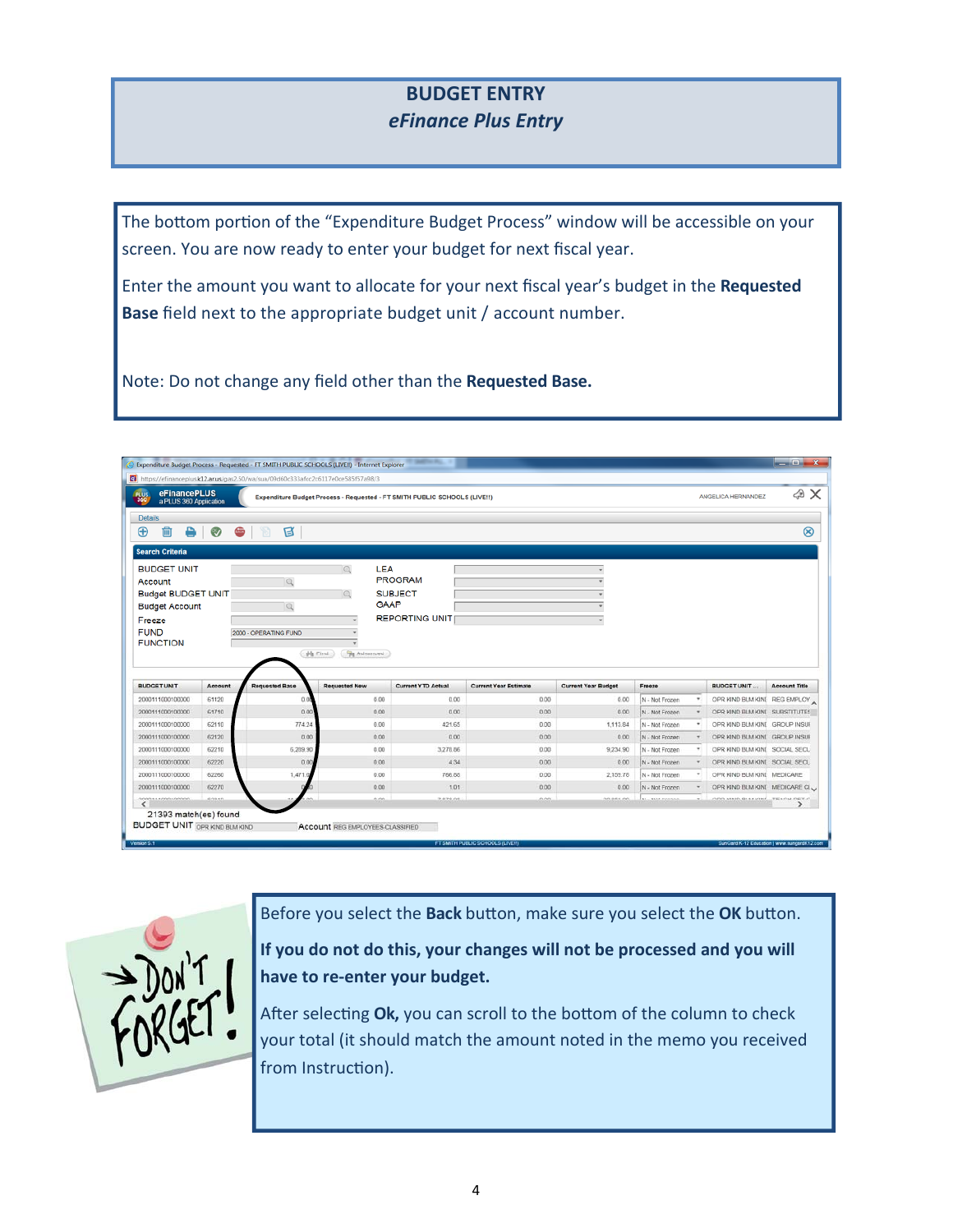## **BUDGET ENTRY**  *Print Worksheet*

#### **PRINT WORKSHEET**

From the eFinance Plus Main Menu, select the following;

Budget Preparation → Reports →under the Expenditure tab click on → Requested Worksheet